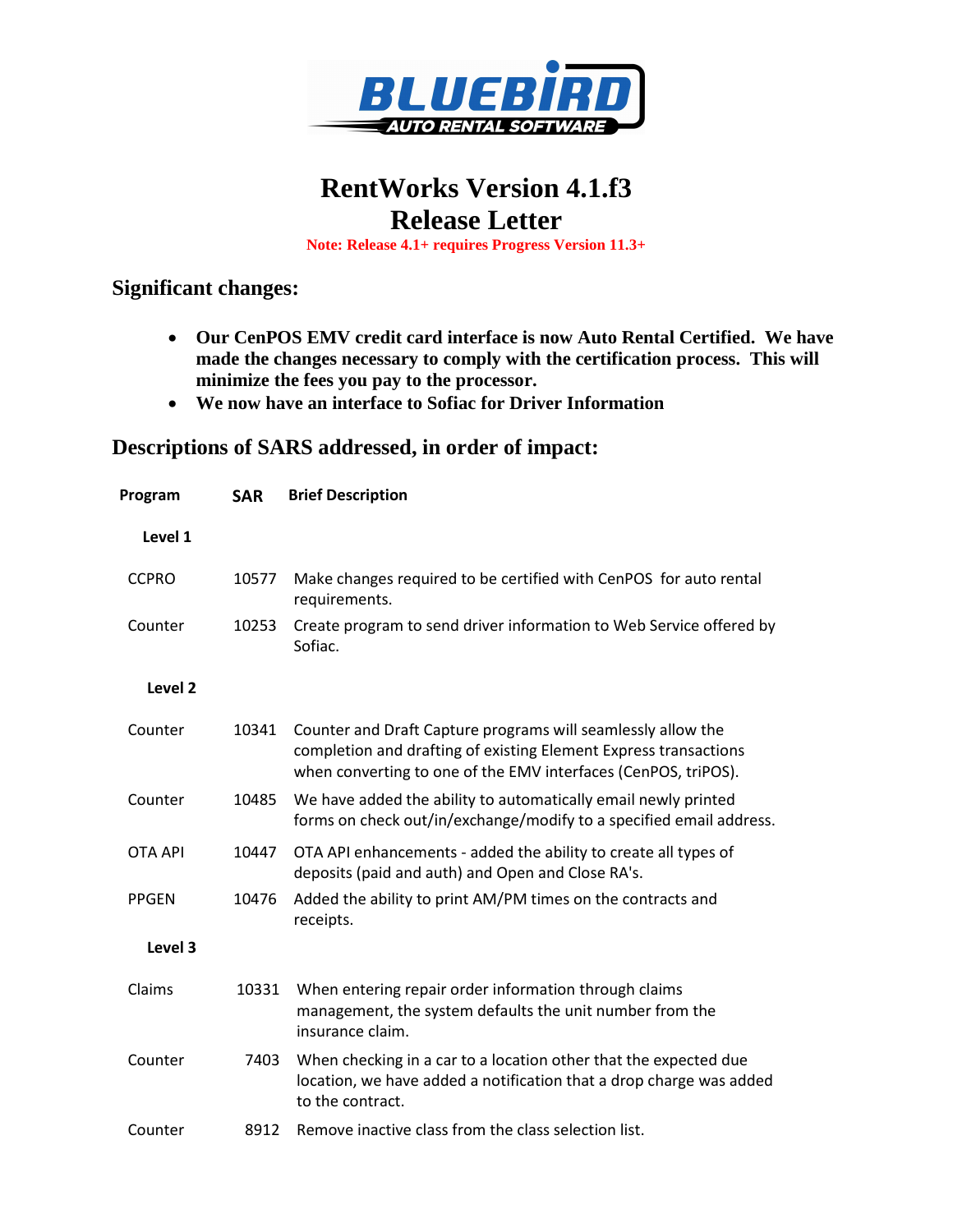| Counter     | 9492  | Remove inactive and/or closed locations from the selection list in<br>the rezplanner.                                                                                         |
|-------------|-------|-------------------------------------------------------------------------------------------------------------------------------------------------------------------------------|
| Counter     | 9649  | We now show one-way rentals in the planner for the due location.                                                                                                              |
| Counter     | 10315 | Add reserved class, inventory class, date, time and location due to<br>the reservation lookup browser.                                                                        |
| Counter     | 10345 | Corrected the issue where we could not create a closing payment to<br>a CC for a contract created from a prepaid reservation.                                                 |
| Counter     | 10444 | Do not allow users to change the location code on Element Express<br>payments using the DBR button. It creates problems with drafting<br>under the wrong MID.                 |
| Counter     | 10459 | Corrected reservations discounts calculations.                                                                                                                                |
| Counter     | 10464 | Tour/Dealership notes are now created in the contract/reservation<br>tour bus.                                                                                                |
| Counter     | 10473 | New phone number reformat in browsers only when V1005 active.                                                                                                                 |
| Counter     | 10489 | One way charges are now applied if your terminal default location is<br>the one-way drop location.                                                                            |
| Counter     | 10510 | Payment types that are marked as PAID now check the PAID flag on<br>the summary screen.                                                                                       |
| Counter     | 10610 | Added a "this location" check box to the contract check-in search<br>criteria and add loc due and time due to browser.                                                        |
| Hertz       | 9845  | The CDP lookup for Hertz/DTAG will populate the discount even if no<br>rates are found.                                                                                       |
| Hertz       | 10455 | Allow CDP lookup for Hertz/DTAG to use the Claims Office Code<br>stored in the CDP Reference file.                                                                            |
| Hertz       | 10504 | Provide pop-up message when equipment has been requested in the<br>reservation.                                                                                               |
| Inquiries   | 10425 | Limit the contract and reservation audit inquiry to 30 days when not<br>searching by reservation or contract number.                                                          |
| Interfaces  | 10326 | Created a program to export closed contract data to specific Diverza<br>file format.                                                                                          |
| Interfaces  | 10468 | Create HTAC files as per selected build revision in setup.                                                                                                                    |
| Interfaces  | 10599 | Allow a corpcust reservation, tour or insurance replacement<br>reservation that is honored and secured with a Debit Card, to<br>perform an Equifax inquiry.                   |
| Maintenance | 4554  | During non-revenue entry, provide a warning when an open non-rev<br>or R/O ticket already exists for the unit.                                                                |
| Maintenance | 7753  | Allow the entry of a repair order for a vehicle that is on-rent (or any<br>status), but DO NOT update the status, due back or last movement<br>date/time of the fleet record. |
| Maintenance | 10375 | Terminal settings for WLB customers show too many locations. We<br>now allow a location lookup to avoid searching the combo-box.                                              |
| Maintenance | 10397 | Add filter to the company maintenance tab to show only company<br>charges with override / included flags.                                                                     |